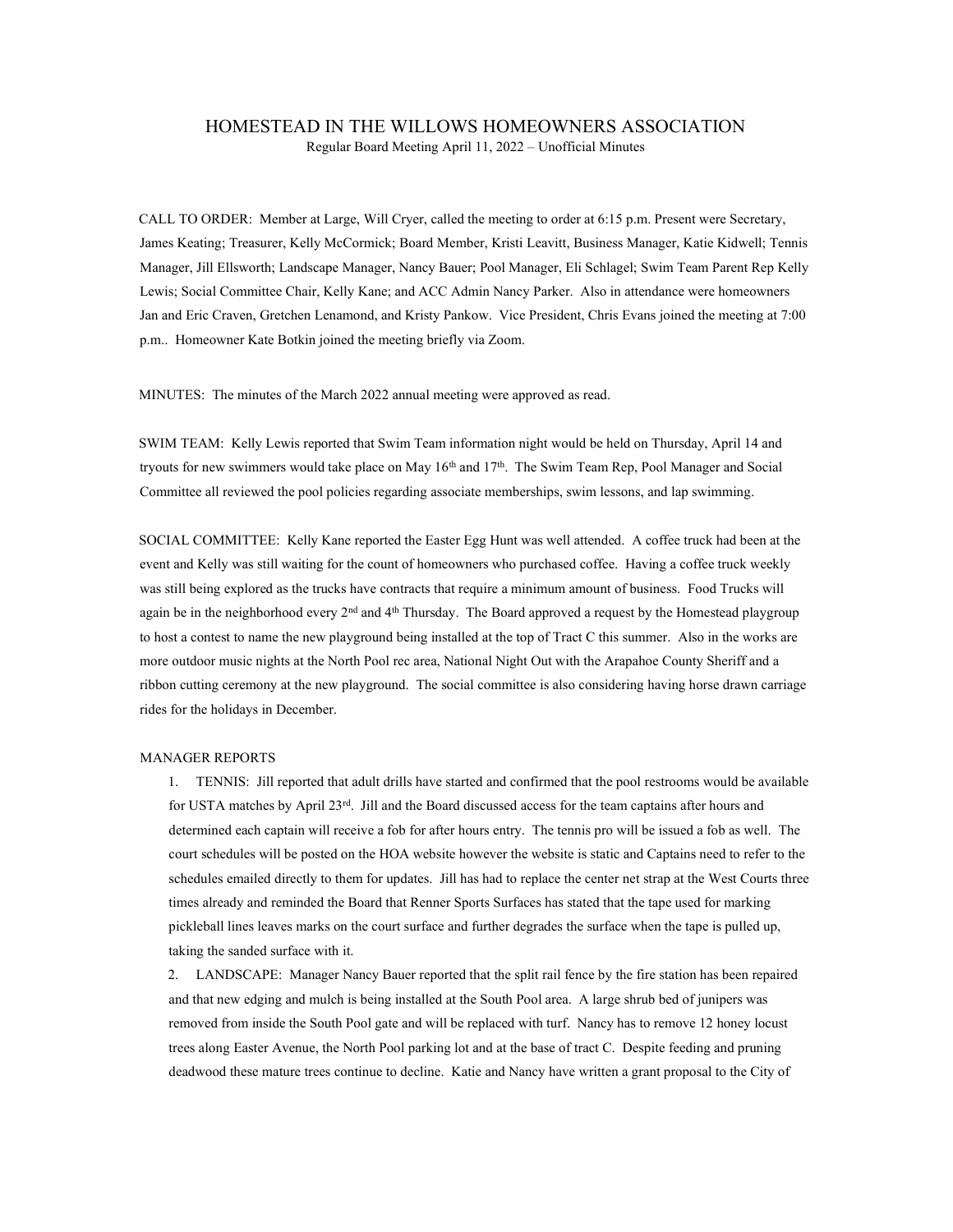Centennial to obtain funds for tree replacement and mulch refreshment in the shrub bed along Easter Avenue. If approved the HOA could receive up to \$10,000 in funding.

3. POOL: Manager Eli Schlagel reported that the LED lights had been installed at the South and West pools. The pools are currently being filled. Front Range Recreation is still looking for lifeguards for Homestead.

4. ACC/TASK FORCE: The ACC continues to receive a higher than usual amount of applications. Admin Nancy Parker and the Board discussed follow up on some covenant violation remedies and further refinements to the appeals process. Will and Nancy will collaborate on using the PayHOA software for the Covenant Taskforce letters and will review the checklist used by the Taskforce volunteers. Chris will review the letters that will be sent to homeowners. The revised Residential Improvement Guidelines had been reviewed by the HOA attorney and will now go to the Board for approval.

5. BUSINESS: Katie reported on the 2022 dues collection and the process for dues paid after the March 1 due date. The office has received several reports about increased vandalism that has risen beyond pranks to actual damage to property. Rocks have been thrown at cars on Easter Avenue, houses have been egged and the Board encourages homeowners who experience vandalism or observe it to contact the police immediately. Katie and the Board discussed some requests for Graduation pool parties and continuing to provide Zoom links to the Board meetings.

HOMEOWNER COMMENTS: Kristy Pankow and Gretchen Lenamond asked the Board for more dedicated Pickleball court time at the West Courts. Kelly moved and Chris seconded a motion to reserve the courts for use by Pickleball players on Saturday from 3pm to 5pm. The motion passed unanimously. Discussion turned to the effect of pickleball play on the court surface, the USTA prohibition against lining court used for league play with a second set of pickleball lines and the possibility of blended lines which reduce the size of the pickleball kitchen. Chris moved and Will seconded a motion that a committee be formed to gauge interest in the community for pickleball. The motion passed unanimously. James Keating will chair the committee.

Account 639 approached the Board to comment about the appeals process they went through regarding their garage doors. The Board thanked the homeowners for their feedback.

FINANCIAL REPORT: Operating expenses totaled \$34,964 during the month of March and were comprised of \$10,366 in trash & utilities; \$11,986 in Administrative expenses; \$10, 994 in Landscape expenses; and \$961 in Tennis expenses.

OLD BUSINESS: Kelly reported on the progress of the Perimeter Fence committee which is currently comparing products and costs. The cost of a brick wall is substantially higher than a composite material. The Board directed the committee to proceed with a composite material. The Board had the Perimeter Fence assessment provided for in the Governing Documents reviewed by the HOA attorney and will begin charging the assessment again in 2023. The Board discussed the ACC Manager position and reviewed a job description drafted by the ACC. The current ACC chair spends approximately 30 hours each month on ACC work that does not include approving applications. The Board agreed to post an advertisement for the position in the May Homestead Herald.

NEW BUSINESS: The Board discussed new positions and determined the following: Chris Evans, President; Will Cryer, Vice President; James Keating, Secretary; Kelly McCormick, Treasurer; Kristi Leavitt, Member at Large. Katie